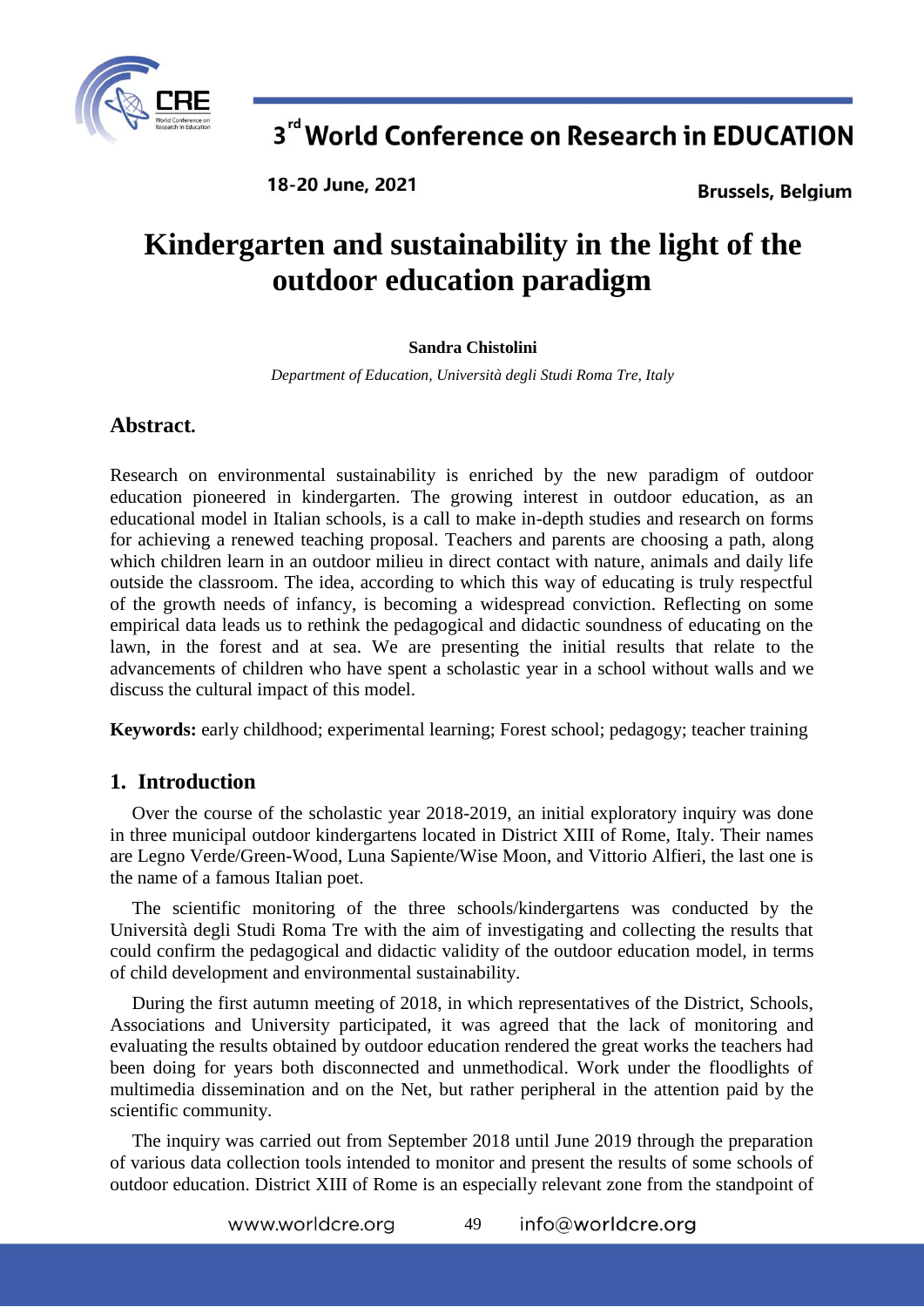

#### 18-20 June, 2021

#### **Brussels, Belgium**

the commitment of teachers and parents, who, since 2014, have been fully sharing the educational model of outdoor education in differentiated forms of classroom and curriculum management in after school environments. The participation of the District represents the political investment in the project.

### **2. The scientific classification of the inquiry**

The first step necessary to start-up scientific monitoring of the new outdoor education model is represented by the Deed of Understanding dated 18 June 2018, with the purpose of the "Agreement as per Art. 15 of Law no. 241/1990 between District XIII Roma Aurelio and the Department of Sciences of Education, Università degli Studi Roma Tre, for sharing, promoting and disclosing the Outdoor Education Project in school structures standing in the municipal territory".

What is compiled here concerns the scientific work agreed to, in a general form and broad terms, by the District, teachers and University, through the reference people i.e. politicians, administrators, teachers, researchers.

The results of this study, still partial and presented here in summary form, pertaining on the monitoring, formalisation and conception of the data collection tools, and processing of the evaluations of the learning abilities and skills acquired by the children as proof of the positivity of the outdoor education model. Previous studies in the same field are dealing with the benefit of outdoor education in terms of knowledge, respect, awareness, understanding of the natural environment, with the learning of significant values and behaviours for the growth of the individual, the group, the community (**Smith et al., 1963; Schenetti et al., 2015; Wishart & Rouse, 2019).**

The necessity of District XIII to give scientific weight to the choice of school and social policy focusing on the new educational model and could not but positively involve University Roma Tre that has been working on this issue for years, including the promotion of conference and teacher-training projects.

The latter represents one of the highest priorities of the Department of Sciences of Education within the aims of the Terza Missione (Third Mission) meant for the collaboration and interaction with institutions for cultural and social promotion, operating in the territory. Hence the actions for sharing scientific culture.

### **3. Sample of the schools selected**

The school involved in the monitoring process use the designation "Outdoor Education", in two cases, and the designation "Forest School", in one case. In total, the agreement was to study 7 sections, equivalent to 7 classes of children aged 3 to 5, with the participation of 7 teachers collecting daily data on children behaviour and development in learning outdoor.

The outdoor school Green-Wood is scheduling the activity, starting from September, for the entire school composed of four sections, with children aged 3-4-5 in one section each and one mixed section with children aged 3-4-5 together. Green Wood educates by taking the children to the VoloAlto Natural Park Educational Farm Onlus Association, whichrganises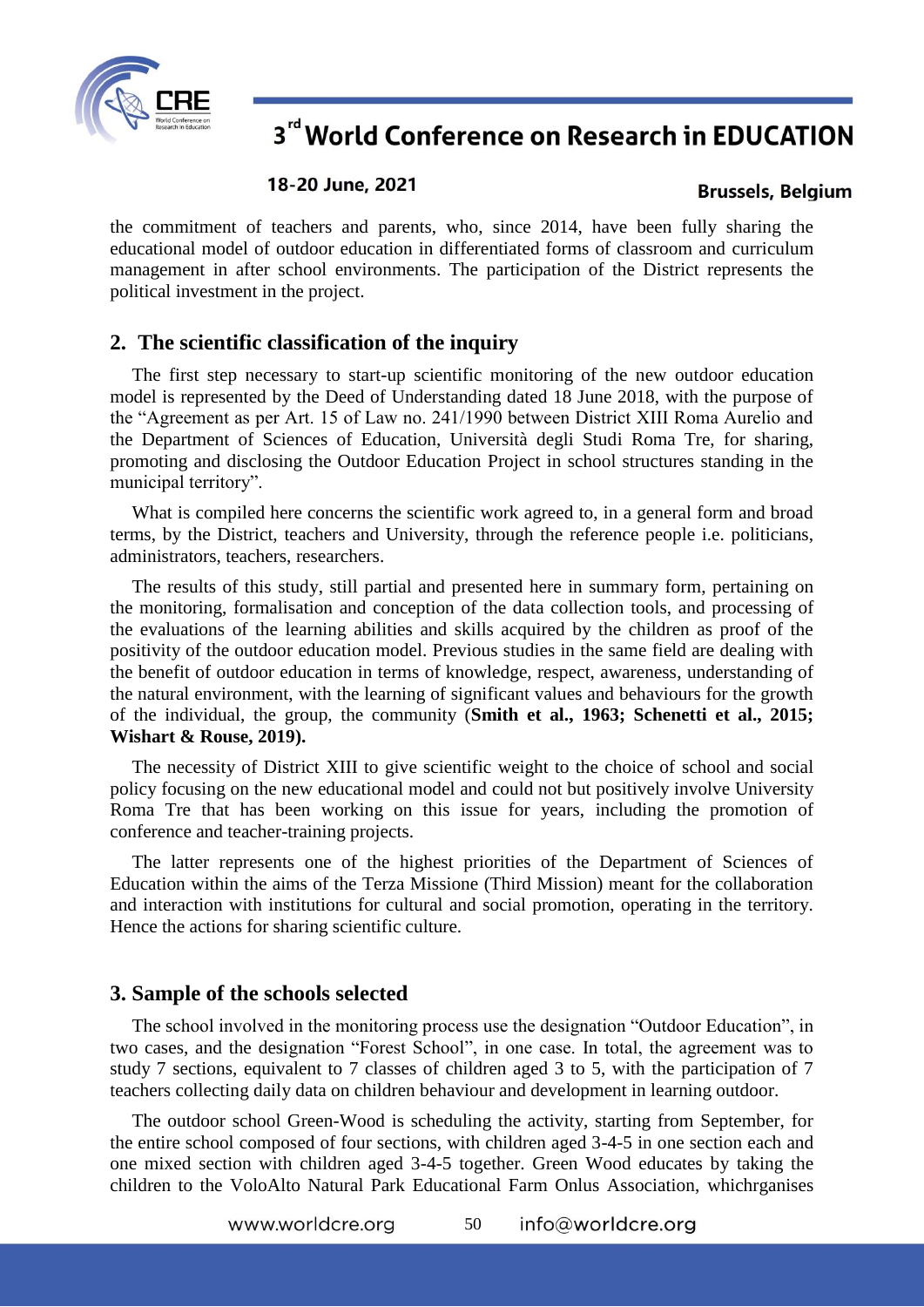

#### 18-20 June, 2021

### **Brussels, Belgium**

workshop activities and hosts children in a vast area with facilities and the presence of plants and animals, from dog to eagle, from ostrich to parrot, from hen to rabbit.

Starting from September, the Forest School Wise Moon is taking two sections of children, aged 4 and 5, to the Natural Monument of Park of the Cellulosa, called CREA, Committee for Research in Agriculture and the Analysis of Agrarian Economy, Forests and Wood Research Centre and collaborating with the Legambiente Onlus Association.

Starting from March, the outdoor school Vittorio Alfieri is taking one section of children to the Regional urban Park called "Il Pineto", the Pine Wood, availing itself of the workshops made available by the Volo Alto Natural Park, which, for the occasion, is going to "Il Pineto", situated between District XIII and XIV of Rome, near the school.

## **4. Methodological framework**

The inquiry is exploratory and makes use of a two-fold methodology of both a qualitative and quantitative nature, the reference basis being fields of experience at nursery and preschools, the methods that specify them and the response of children to the education being offered by teachers and educators. The response indicates the learning achieved three times during the survey: at the beginning of the process (September), halfway through the process (January) and upon completion of the process (June). For the qualitative part, the teachers related their findings, describing the longitudinal learning of the children; that is to say, over a one-year scholastic timespan.

The narrative of the culture of the school is associated with: the studies by Ovide Decroly and Amélie Hamaïde **(Decroly & Hamaïde, 1932)** on conditions that support the total integral growth of the child and appeals to create a school environment similar to nature, since the latter is more in keeping with the need for spontaneity and non-artificial behaviour of humankind; the studies by Jerome Seymour Bruner **(Bruner, 1996)** on the value of the creation of the identity and profound meaning contained in the personal experience narrated in an organised form and; the paradigm of the living pedagogy of Giuseppina Pizzigoni **(Pizzigoni, 1922)**, disciples of the experimental method actualised in recent research by Sandra Chistolini (**Chistolini, 2016**). Pizzigoni starts from the analysis of the life profile of the child; thereafter, the teachers following the method made evaluation tests of the learning attained through detailed classifications of the behaviour of children at school, from which relevant suggestions were derived for improving their teaching.

For the quantitative part, we refer to the evaluative assignment of the narrations, with acknowledgement of the intensity of each child's response to the pedagogical and teaching offer of the teacher. The four levels of the measurement scale, i.e. "a lot, fair, little, nothing", refer to the feedback intensity; i.e. "high, average, minimum, none", concerning the activity carried out at various times during the school year. The overall hypothesis is that a child starts at a minimum level, for intensity and frequency, at the beginning of the school year, then move on to an average level at mid-year and finally reach a high level at year's end. In June all children are expected to reach a full involvement and high level of participation in outdoor activities.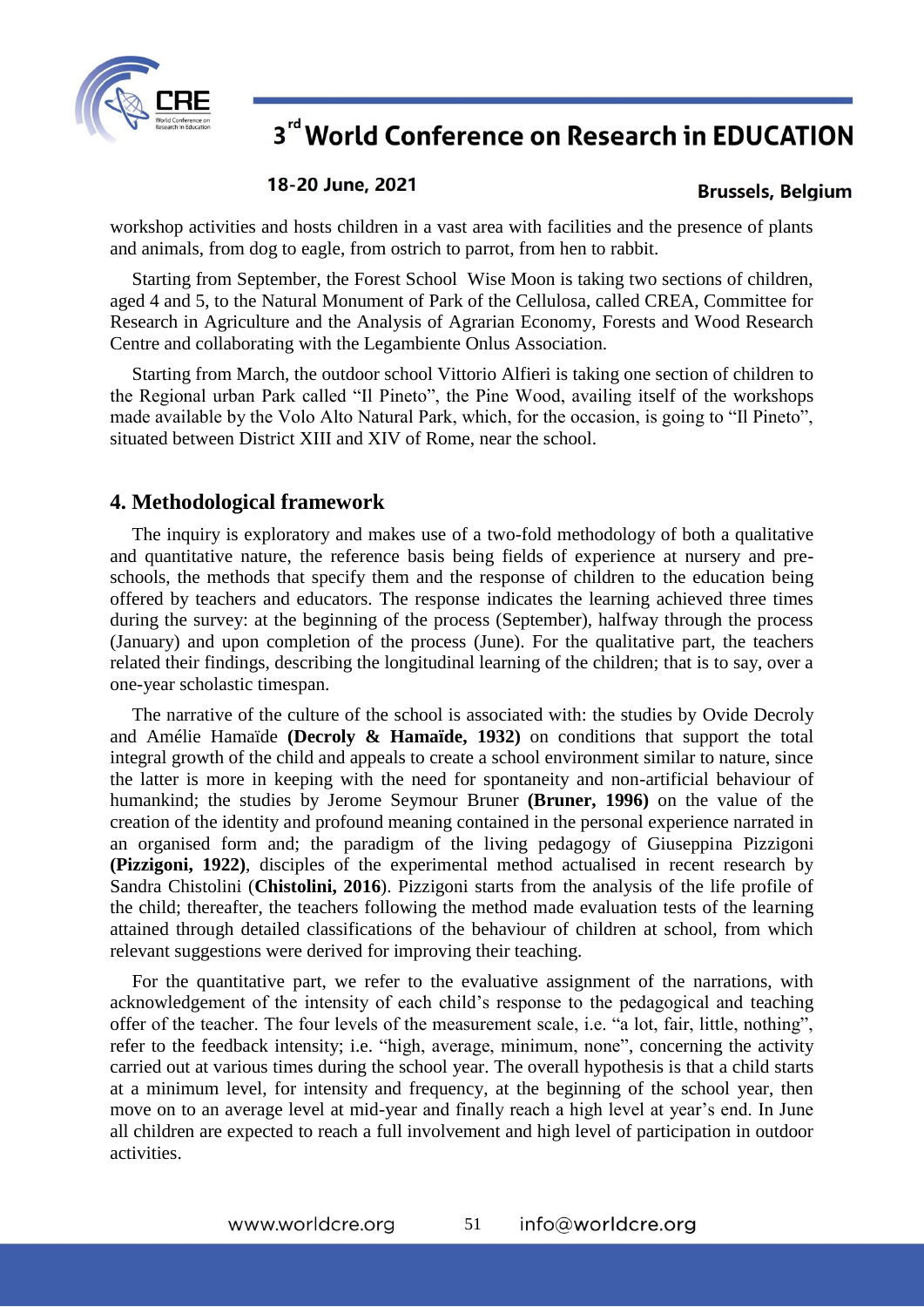

18-20 June, 2021

**Brussels, Belgium** 

### **5. Data collection tools**

The first tool agreed to with the teachers is the analysis of the fields of experience that represent the pedagogical and didactic soul of the nursery school. Through fields of experience, teachers schedule classroom activities and verify the overall growth trend of the children. So, we start from the fields of experience to highlight the learning of children, who participate in outdoor education and the Forest school. Our opening hypothesis is that the outdoor environment is an exceptional aid in the development of abilities and skills, to the point that pre-schools who have this opportunity demonstrate a peaceful, joyful way of living. The children learn about plants and animals, invent situations of communal life, observe the beauty of creation from life, are self-assured with the whole living world, learn to think and reflect under conditions of active interaction with people and the environment, overcome barriers of the classroom and enjoy a space that makes them fully free to move about and gain knowledge. The process of outdoor education generates enthusiasm in all the children, without exception, and appeals to the parents who end up being enthused with this educational model.

Starting from the fields of experience, we examine three important moments in the growth process of the children. The first moment is the entrance into the outdoor school or Forest School in the month of September. The second moment is in mid-year in the month of January. The third moment is at the year's end in the month of June.

Keeping the fields of experience unaltered as a basic reference, we defined a sample of six boys and girls, who could represent the configuration of the class group or section. Our hypothesis was to include a shy child, a restless child, an intelligent child, a less stimulated child, a child with behavioural and/or motor difficulties, a child with migratory experience or, should there not be this type of child, a child with mobility difficulty was chosen. This is a typology set up for the experiential purpose of verifying, whether educating outside the classroom can positively and radically influence the character of the child. The pilot typology is experimental in nature, is not thorough about to the school situation and represents an attempt to bring to light the validity of outdoor education for all children who participate in this educational model. It was presumed that the presence of children who reply to the defined typology can be found, in most cases, in one classroom.

### **6. Hypothesis, criteria and data collection**

The team of the research agreed that it would be useful to extrapolate a critical typology and defer the definition of any other typologies to subsequent surveys if required. The general hypothesis starts from a basic question: in fact, we wonder if learning outdoors significantly helps the child who is:

- shy, by encouraging it to open up to the milieu and reduce its tendency to stay alone;
- restless, by guiding it to lessen its frenetic liveliness;

intelligent, by offering occasions to expand their intellectual, emotional and psychophysical resources;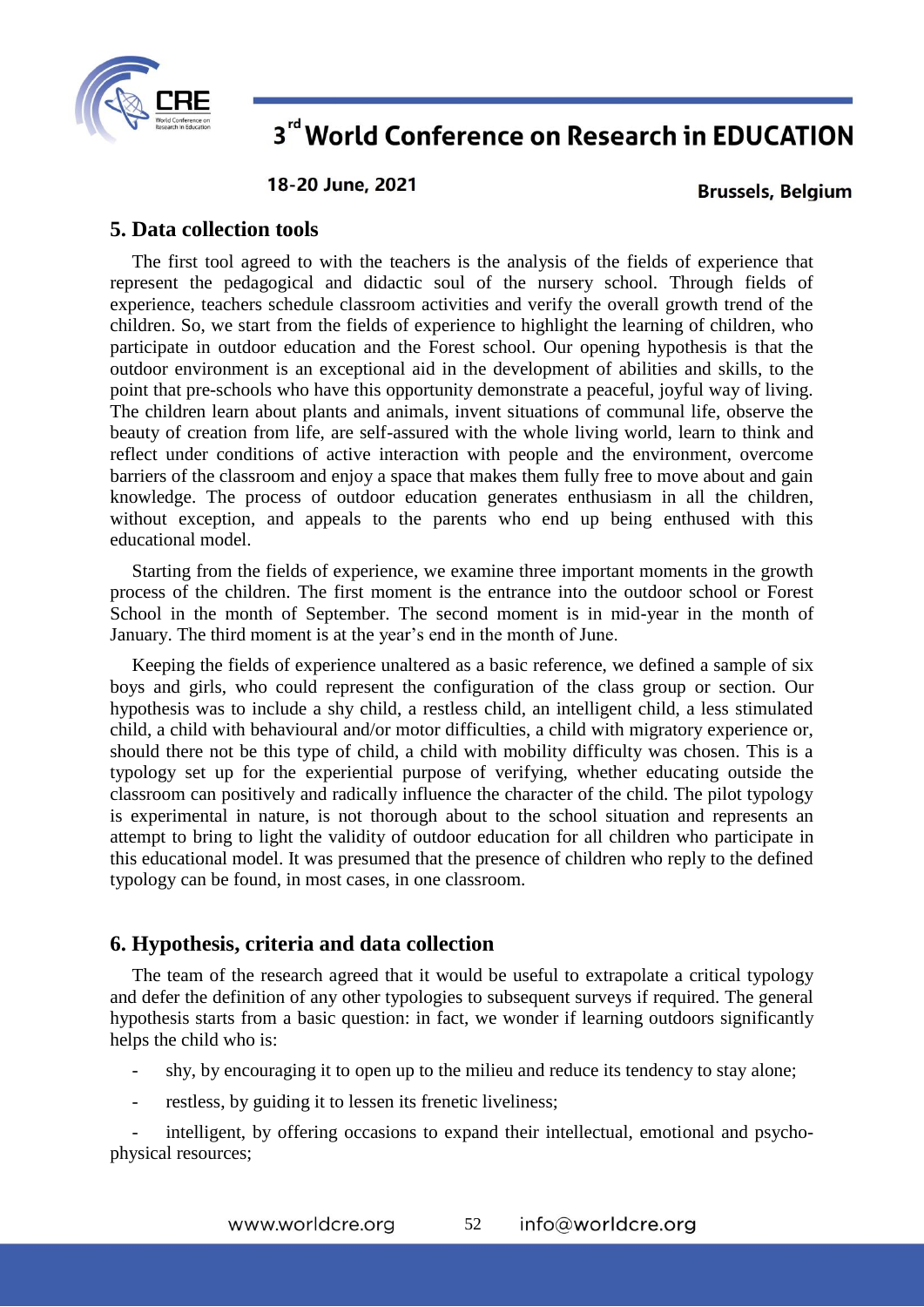

#### 18-20 June, 2021

### **Brussels, Belgium**

less stimulated, to find more and better opportunities for self-discovery, and that of others, the environment and life;

affected with behavioural and/or motor difficulties, to feel supported and urged to do as much as possible to improve;

- affected by the migratory experience, to be appreciated and welcomed into the specific educational context.

The six criteria for the teachers in choosing the children are shyness; restlessness; intelligence; lack of stimulation; behavioural and/or motor difficulties; migratory experience or, should there be no such case, then consider a child with mobility difficulty. The choice of children respects sex equality, that is, three males and three females.

For purposes of evaluating the learning ability of the children a data collection grid was set up, in which the following identifying data were recorded: the school name, school year, section, age of the children, the five fields of experience of the nursery/pre-school with descriptive specifications. For each child in the sample group, the teachers write down what they detect regarding the activities proposed in five field of experience known as: body and movement; self and the other; images, sounds and colours; discussions and words; knowledge of the world. From September to June every teacher describes in words what they observe in the selected child, for the data collection. In July, the quantitative evaluation is dealt with, having the availability of the overall trend of development.

### **7. Analysis of the results**

Reported in the specific grids are examples extrapolated from the transcriptions of the teachers over three data collection periods. In the description of a shy child, the teacher notes how the behaviour in September, January and June, as regards the first Field of Experience "Body and Movement", first specific method: "Knows how to control and coordinate movements with the others and use the natural materials available for composing paths of movement": "He/she is disoriented and indecisive" (Sept.-18) (Little); "He/she controls movement with the help of an adult" (Jan.-19) (Fair); "He/she is engaged and curious about the final results" (June-19) (A lot). The evaluation of the teacher concerns the child's ability to follow paths outside, through rocks and pieces of wood, and deal with crossings. The learning trend through outdoor experience rises decisively. By year's end, the shy child has gained self-confidence, is more self-assured and knows how to create a goal.

In the description of a restless child, the teacher writes about the second Field of Experience "Self and the other", second descriptive method "He/she takes care of living things and the environment, in which they live": "He/she rips off leaves and bothers the animals" (Sept.-18) (Nothing); "He/she does not bother the animals and respects the plants" (Jan.-19) (A lot); "He/she recognises that waste has a special collection place" (June-19) (A lot). In September, this child did not know how to relate well to plants and animals. In January, the restless child shows visible signs of improvement in the relationship with the natural environment. Year's end sees a steady positive learning ability to respect the environment that receives them.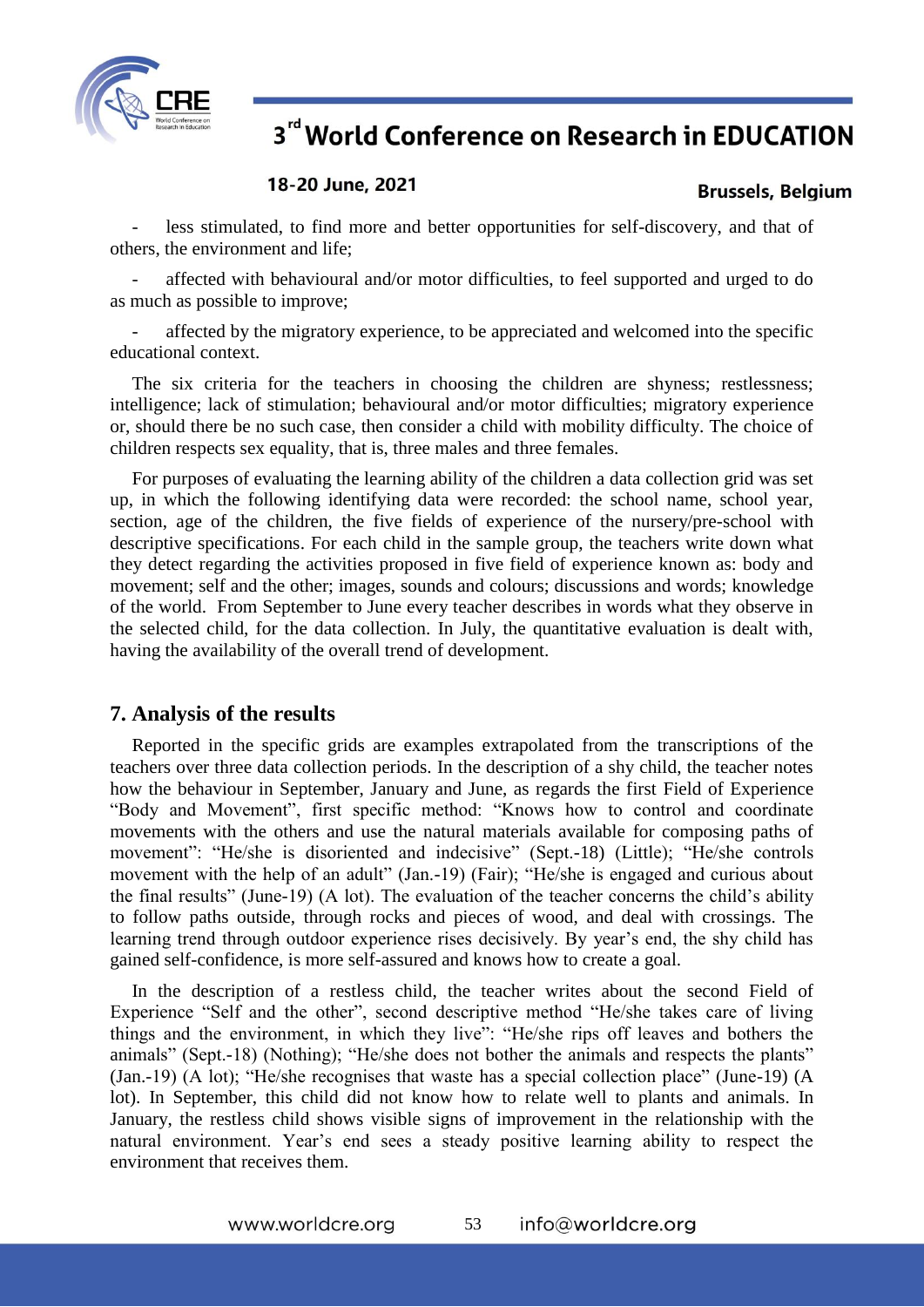

#### 18-20 June, 2021

#### **Brussels, Belgium**

In the description of an intelligent child, the teacher writes about the third Field of Experience "Images, sounds and colours", third descriptive method "He/she can recognise the characteristics of elements of nature and classify them": "yes" (A lot) (Oct.-18); "yes" (A lot) (Jan.-19); "yes" (A lot) (June-19). In this case, progressive trends are not recorded.

In the description of a less stimulated child, the teacher writes about the fourth Field of Experience "Discussions and words", fourth descriptive method "He/she knows how to narrate a short experience": lack of data collection during the three scheduled months, (Oct.- 18) (Nothing), (Jan.-19) (Nothing), (June-19) (Nothing). In this case, the teacher does not record the exact development trends of the learning ability.

In the description of a child with behavioural difficulties, the teacher writes about the fourth Field of Experience "Discussions and words", fifth descriptive method "He/she memorises and repeats nursery rhymes and poetry": lack of data collection for Oct.-18 (Nothing) and Jan.-19 (Nothing), "Began" (June-19) (Little). The child begins to open up in June.

In the description of a child with migratory experience, the teacher writes about the fifth Field of Experience "Knowledge of the world", fifth descriptive method "He/she understands and differentiates sizes": "He/she understands sizes" (Oct. -18) (Little); "He/she understands sizes and differentiates, but the action is not accompanied by verbalisation" (Jan.-19) (Fair); "He/she understands sizes, differentiates between them and accompanies the action with verbalisation" (June-19) (A lot). The child starts from a fair standpoint and slowly progresses until reaching top performance.

### **8. Conclusions**

From the analysis of learning abilities by the fields of experience specified, and through the descriptive methods of the global development we argue that, in the Outdoor School and the Forest School, the children pass from a stance of distance, indifference and sometimes hesitation towards the outside environment to one of active participation and living within an open context without walls. Those children, who participate less at the beginning of the outdoor education experience, reach a level of maturity of positive interaction at year's end, hereby relating to people, animals and things in a more independent, relaxed manner. There is notable growth in learning abilities in children who are participatory from the outset; they reach the ability to formulate complete thoughts that describe their outdoor experience quite well.

As an additional positive result of outdoor education, we would like to cite the visit of the class of 5-year-olds from Green-Wood to the palaeontological site of Polledrara di Cecanibbio: the elephant cemetery. After the visit, the children made a reconstruction of this site in the school garden. The visit to the site was carried out within the ARTIS Project: Accessibility Roma Tre, Technological Innovation, Sustainability of the University Roma Tre (**Chistolini, 2021**). The capacity to report the outdoor educational life of a child created new conditions of scientific and social communication between school, family and community. Moreover, it demonstrated the relevance of the preparatory scientific training of teachers for better evidence of the great commitment that Outdoor School and the Forest School entail in